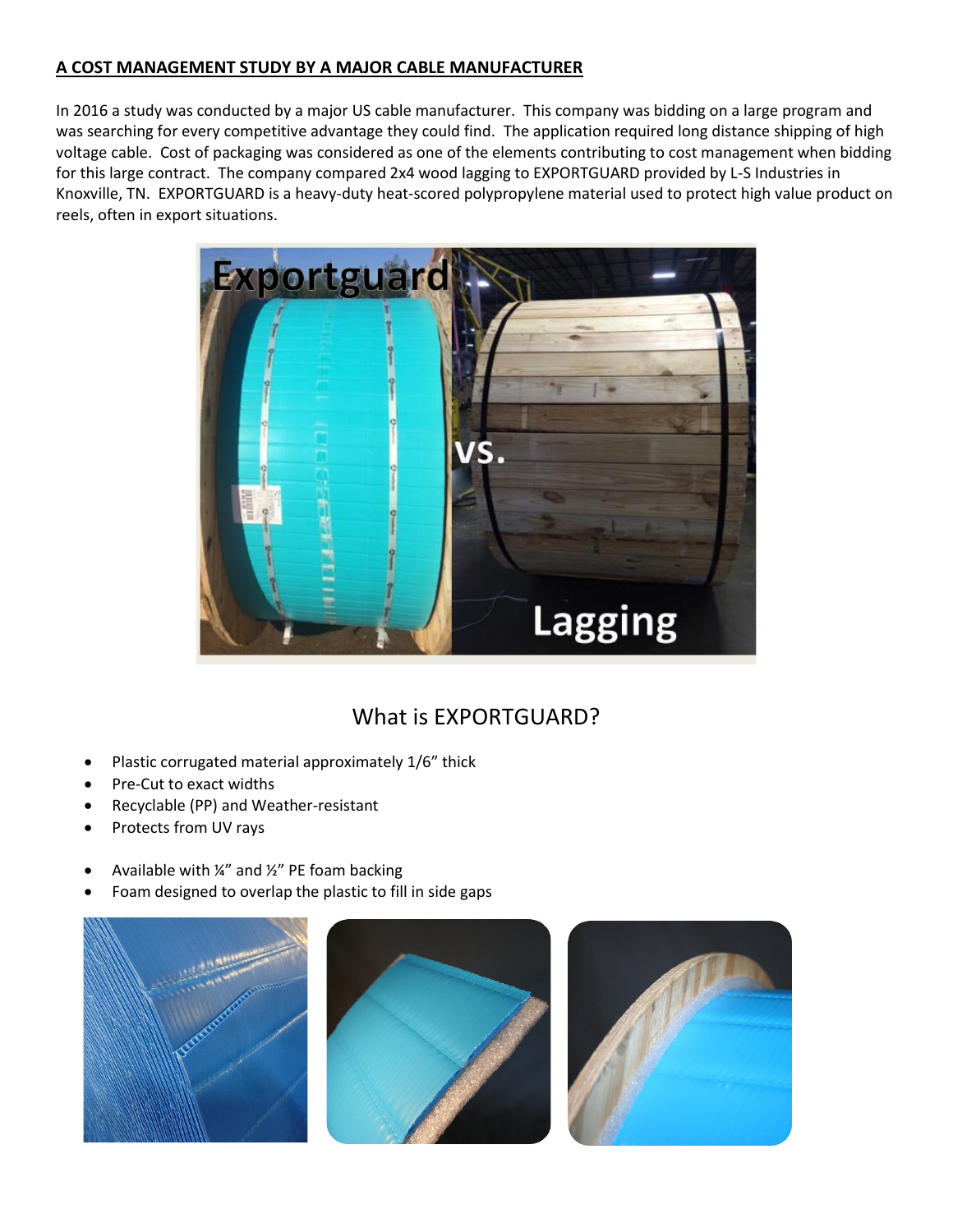# A variety of factors were considered in this study:

#### 1. **MATERIAL AND LABOR COST SAVINGS**

As shown in the attached graphic, material cost could be reduced by over \$127,000 annually by using heavy duty plastic wrap. Labor cost would also be reduced, yielding an annual savings of over \$7,000. Annual total savings was estimated at over \$134,000.

This level of cost containment was deemed to be a significant factor bidding for this contract.

|                                   |           | <b>COST SAVINGS</b>                    |               |
|-----------------------------------|-----------|----------------------------------------|---------------|
| <b>Lagaina Material Cost</b>      |           | <b>Total YTD Lagging Time (hr)</b>     | 783           |
| Total YTD Cost                    | \$190,676 |                                        |               |
| Average Monthly Cost              | \$21,186  |                                        |               |
|                                   |           | <b>Total YTD Exportguard Time (hr)</b> | 423           |
| <b>Exportguard Material Cost</b>  |           |                                        |               |
| Total YTD Cost                    | \$63,339  |                                        |               |
| Average Monthly Cost              | \$7,038   | <b>Total Time Savings</b>              | 360           |
|                                   |           | Labor Cost/Hr                          | <b>S20</b>    |
| <b>Total YTD Material Savings</b> | \$127,337 | <b>Total YTD Labor Savings</b>         | <b>S7,200</b> |
| <b>Average Monthly Savings</b>    | \$14,148  | <b>Average Monthly Savings</b>         | \$800         |

#### 2. **SAFETY BENEFITS**

Safety of employees is always a critical factor in the manufacturing environment. Several safety advantages were identified when using EXPORTGUARD. These safety factors were realized at the manufacturing facility, but equally important was safety at their customer's field locations.

• Applying 2x4 wood lagging in this situation required lumber to be cut to size on site using power saws, introducing obvious safety risks. In contrast, EXPORTGUARD arrives on site already cut to the desired width ready to apply.

• Fixing the 2x4 lagging to the reel flanges required the use of pneumatic nail guns. Constant use of these guns was deemed to be a significant safety factor. The EXPORTGUARD option required only tape or nylon strapping to hold it in place for shipping.

• At the receiving end of the shipment, the 2x4 lagging needs to be removed using pry bars and hammers. The use of pry bars and resulting lumber with nails extending introduced a significant handling hazard for the crews unpacking the reels.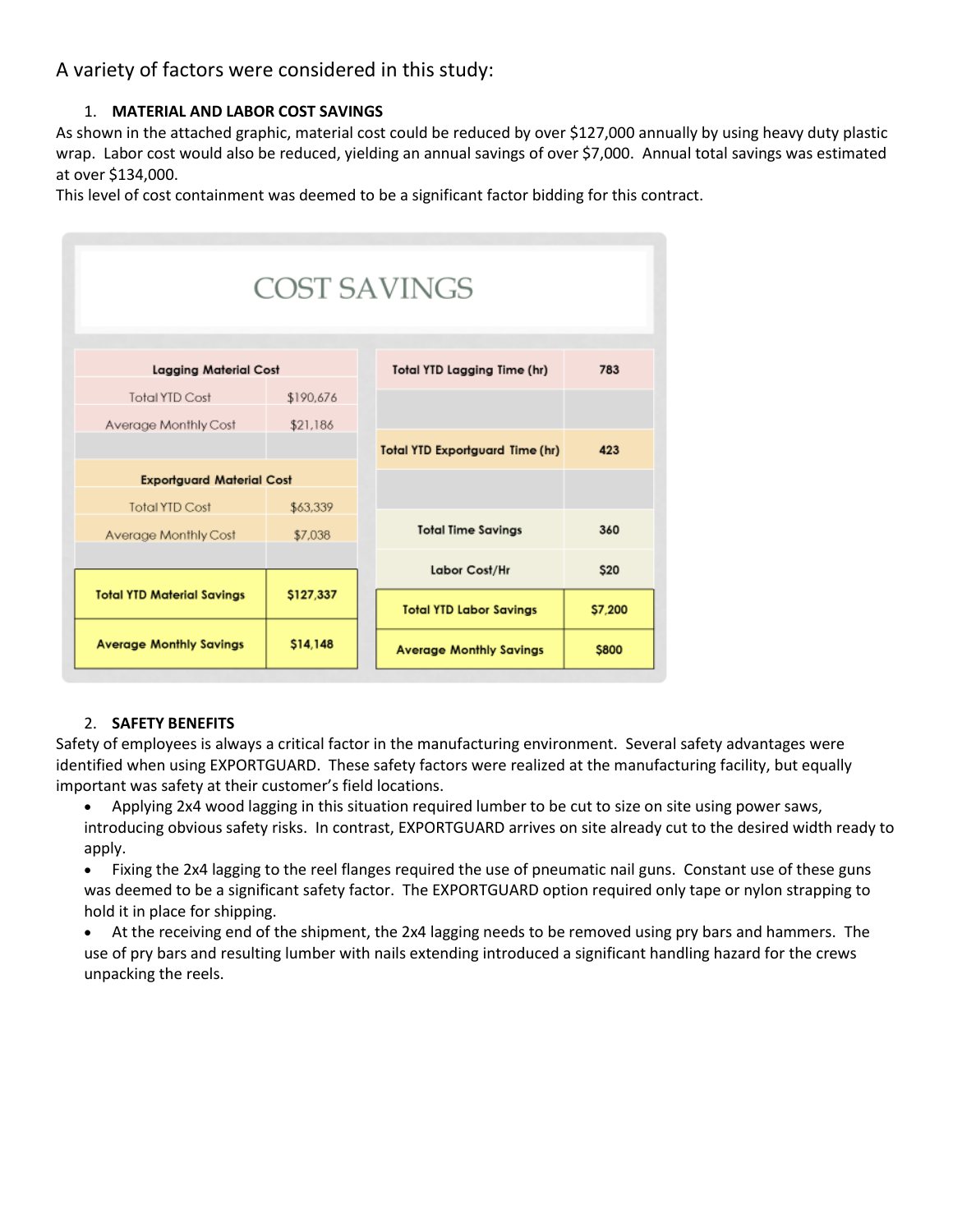| <b>SAFETY ASPECTS</b>                                        |                                                                       |  |  |
|--------------------------------------------------------------|-----------------------------------------------------------------------|--|--|
| Lagging                                                      | <b>Exportguard</b>                                                    |  |  |
| Strenuous to apply                                           | Easy to apply                                                         |  |  |
| Uses injury prone tool (nailer)                              | Only need tape to apply                                               |  |  |
| Difficult removal by customer -<br>possible damaged material | Easy removal by customer                                              |  |  |
| Weathers and splinters when<br>exposed to the elements       | Weather-resistant – arrives in<br>same condition as it was<br>shipped |  |  |

### 3. **ERGONOMICS**

Applying wood lagging was recognized as a difficult and tedious job in the shipping department. Handling lumber and power nail guns introduced a high level of worker fatigue. Concerns about injuries from repetitive motions applying 2x4 lagging were considered a meaningful factor.

Similar concerns were recognized at the receiving locations regarding the repetitive and tedious removal of thousands of pieces of lumber.

In contrast, applying and removing the EXPORTGUARD option was recognized as a much easier operation that would be preferred by the crews applying and removing the material.

#### 4. **WEATHER RESISTANCE**

Wood provided little protection from weather conditions, either in outdoor storage of reels or during over the road shipments. Spacing between the individual pieces of lumber allowed for water, dirt, and road grease to easily penetrate to the finished cable. The plastic EXPORTGUARD provided a much higher level of weather resistance, with arrival conditions of the cable expected to be much cleaner. During winter months for shipments to northern states, the risk of freezing of water within the reel was expected to be mitigated with use of EXPORTGUARD.

In addition to protection of the cable, the wood lagging when weathered over longer periods of time tended to warp and splinter more readily. In contrast, the plastic EXPORTGUARD with UV protective additives would survive long periods of exposure to harsh weather conditions with no degradation of its physical properties.

#### 5. **RECYCLABILITY**

When wood lagging is removed, each 2x4 piece of lumber will have at least two nails, and commonly 4 – 6 nails, remaining in the board. Handling of the scrap lumber is difficult and hazardous, but it is also not a desirable scrap material. This lagging typically ends up in landfills.

Polypropylene EXPORTGUARD is 100% recyclable. Many recycling centers are available throughout the country that are easily accessible. When exporting reels, many countries consider recyclability of packaging materials to be a major consideration, and polypropylene is readily accepted worldwide. Even with the polyethylene foam backing, the material should be able to be recycled as a code 7 (Other plastics).